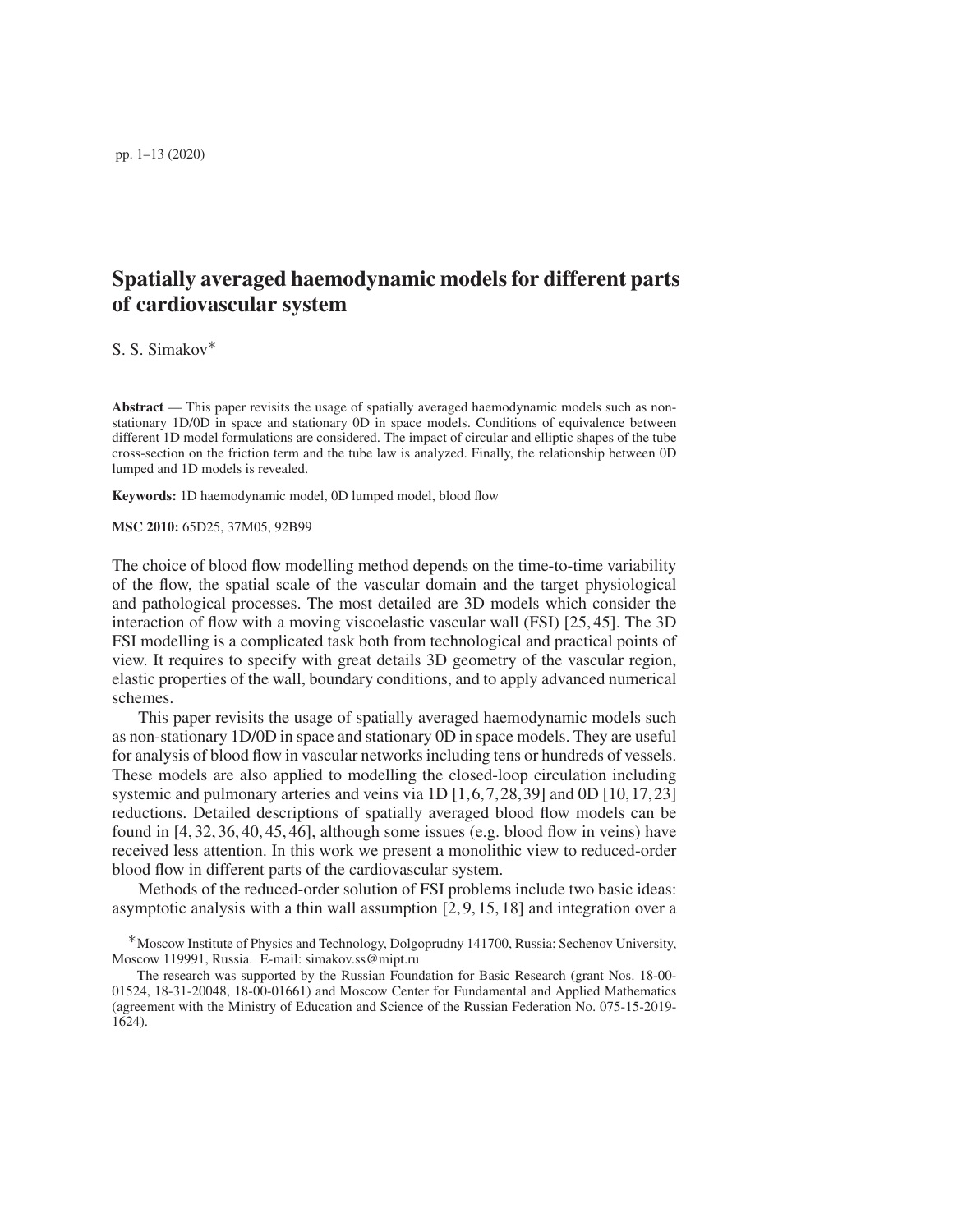cross-section of an elastic tube [11]. We apply the spatial averaging procedure [11] to the Navier–Stokes equations for flows of viscous incompressible fluid in long elastic tubes with circular cross-section and study some specific details which are not addressed in the literature. The derivation gives 1D equations for the crosssection area and flow variables. In particular, a 1D formulation using the crosssection and averaged linear velocity variables provides a system of hyperbolic equations. Numerical methods for the approximate solution of such system are well known. Thus first, we consider in details conditions of equivalence between different 1D model formulations. Flows in the elastic tubes with circular and elliptic cross-section are different, and the model of the blood flow in veins should be studied separately. Second, we consider the impact of circular and elliptic cross-sections on the friction term and the tube law contributing to 1D haemodynamic models. Spatial and/or dynamic effects may be neglected in some parts of the cardiovascular system where 0D lumped models may be used successfully (microcirculation, heart chambers); therefore, we clarify the relationship between 0D lumped and 1D models.

The rest of the paper is organized as follows. In Section 1 we consider 1D haemodynamic models in large arteries (Section 1.1) and veins (Section 1.2). In Section 2 we derive spatially averaged 0D lumped models which describe variations of pressure, volume and flow in time (Section 2.1) and time-averaged relationships between them (Section 2.2). Concluding remarks are given in Section 3.

## 1. 1D haemodynamic models in large vessels

The Reynolds number in arteries ranges from 10 to  $4 \cdot 10^3$ . The standard assumptions for deriving 1D hemodynamic models are:

- 1. The ratio of the vessel diameter to its length is small.
- 2. The shape of the velocity profile in any cross-section orthogonal to the vessel centerline remains the same along the centerline (e.g., it stays flat or parabolic).
- 3. The pressure is constant in each cross-section.
- 4. The forces act on the vessel wall in normal directions and wall displacements occur in the same direction.

The detailed list can be found in [45].

#### 1.1. 1D haemodynamic model for large arteries

The above assumptions allow us to integrate the 3D Navier–Stokes equations over a cross-sectional slice [11,45]. We consider a slice of an elastic tube (vessel) between two cross sections  $\Gamma_1$  and  $\Gamma_2$  orthogonal to its centerline (see Fig. 1 for the 2D analogue). Here  $\Gamma_W$  is tube wall,  $\Omega$  is the integration domain limited by  $\Gamma_1 \cup \Gamma_2 \cup$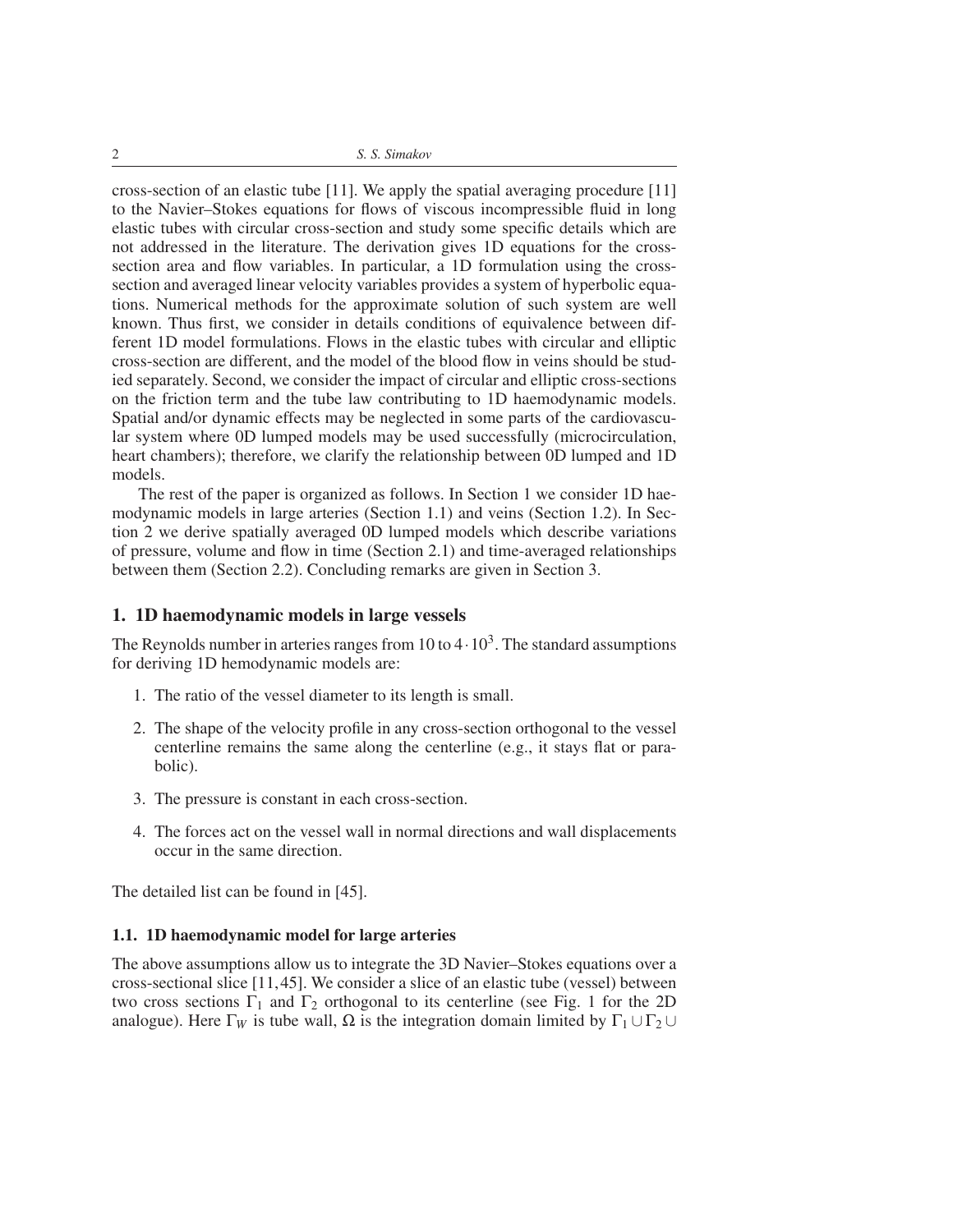Γ*<sup>W</sup>* . Let *t* be the time, *x* denote the coordinate along the centerline, Γ*<sup>S</sup>* be a circular cross-section orthogonal to the centerline at a point with coordinate *x*, the radius of  $\Gamma_S$  be  $R(t, x)$  and the area be  $S(t, x) = \pi R^2(t, x)$ ,  $\eta(t, x)$  be the displacement of the wall in the radial direction of Γ*S*. In the cross-section we introduce the radial coordinate *r* and the Cartesian coordinates *y*, *z*.

Due to the assumptions, the Navier–Stokes equations for the incompressible Newtonian viscous fluid are reduced to

$$
\operatorname{div} \mathbf{u} = 0 \tag{1.1}
$$

$$
\frac{\partial u_x}{\partial t} + \text{div}\left(u_x \mathbf{u}\right) + \frac{1}{\rho} \frac{\partial P}{\partial x} - v \Delta u_x = 0 \tag{1.2}
$$

$$
u_x(t, x, y, z) = \bar{u}(t)\xi(x, y, z)
$$
 (1.3)

$$
u_r(t, R, x) = \frac{\partial \eta}{\partial t}(t, x)
$$
\n(1.4)

where  $\mathbf{u} = (u_x, u_y, u_z)$  is the 3D velocity,  $P(t, x)$  is the pressure,  $\rho = 1.04$  g/cm<sup>3</sup> is the blood density,  $v = 0.04 \text{ cm}^2/\text{s}$  is the blood viscosity. The shape of the velocity profile in (1.3) is defined by function

$$
\xi(x, y, z) = \frac{\gamma + 2}{\gamma} \left( 1 - \left( \frac{y^2 + z^2}{R^2(t, x)} \right)^{\gamma/2} \right), \quad y^2 + z^2 \le R^2(t, x). \tag{1.5}
$$

Here  $\gamma = 2$  corresponds to the parabolic (Poiseuille) profile,  $\gamma = 9$  corresponds to an almost flat profile. Equation (1.4) means the non-slip condition on the side wall  $\Gamma_W$  since  $u_x(t, R, x) = 0$  due to assumption 4. In (1.3) we define the linear velocity averaged in Γ*<sup>S</sup>* as

$$
u = \frac{1}{S} \int_{\Gamma_S} u_x \, \mathrm{d}s. \tag{1.6}
$$

We will also use the flow *Q* through the cross-section Γ*<sup>S</sup>* as

$$
Q|_{\Gamma_S} = \int_{\Gamma_S} u_x \, \mathrm{d}s = Su. \tag{1.7}
$$

Integrating incompressibility equation (1.1) over  $Ω$  we get

$$
0 = \int_{\Omega} \text{div}\,\mathbf{u} \, \mathrm{d}\mathbf{x} = \int_{\partial\Omega} \mathbf{u} \cdot \mathbf{n} \, \mathrm{d}s = \int_{\Gamma_2} u_x \, \mathrm{d}s - \int_{\Gamma_1} u_x \, \mathrm{d}s + \int_{\Gamma_W} u_r \, \mathrm{d}s \tag{1.8}
$$

which is transformed into the 1D mass conservation equation

$$
\frac{\partial S}{\partial t} + \frac{\partial Q}{\partial x} = 0.
$$
 (1.9)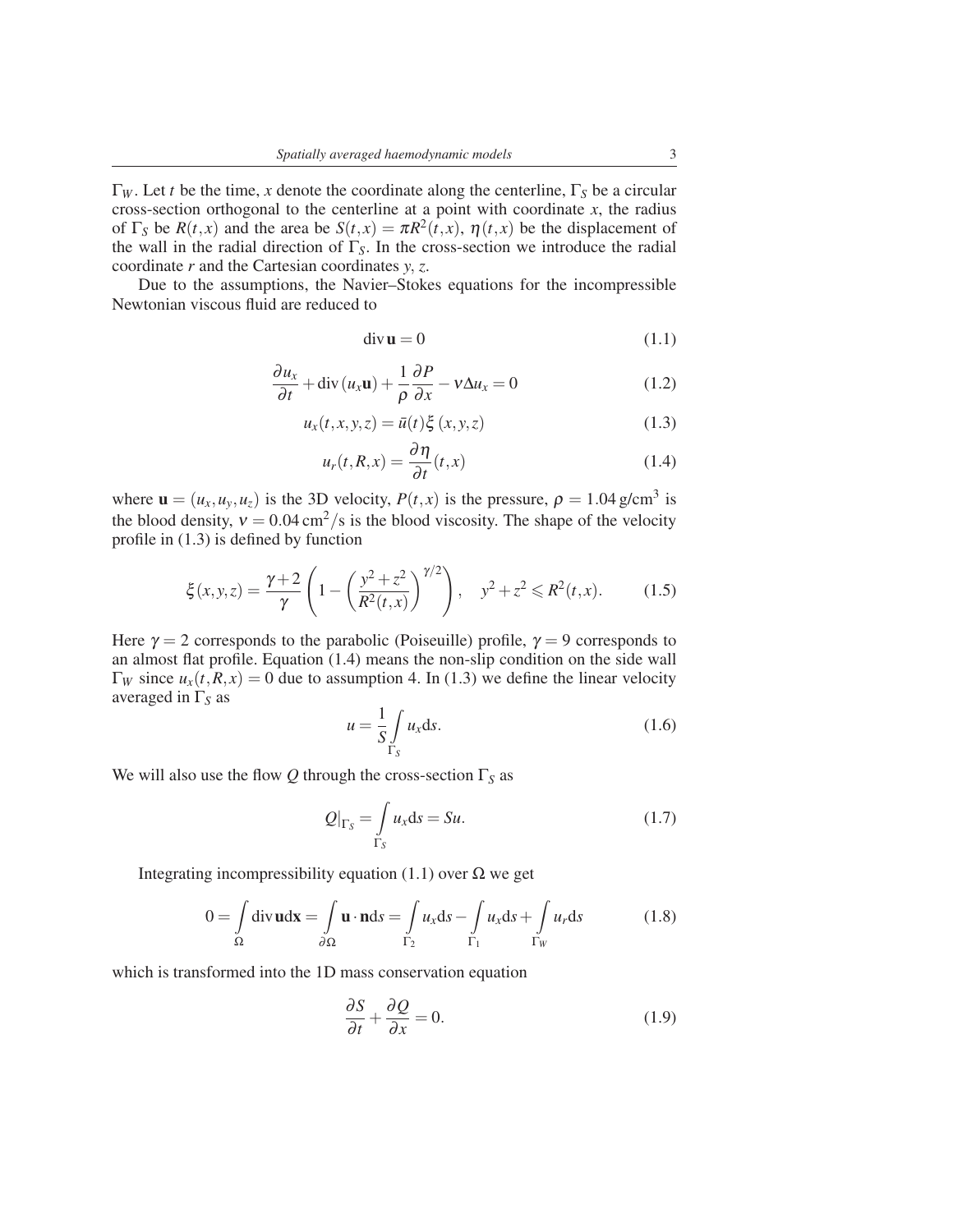

Figure 1. Integration domain (2D case).

Integrating momentum equation (1.2) over  $\Omega$  we get

$$
\int_{\Omega} \frac{\partial u_x}{\partial t} dx + \int_{\Omega} \text{div} (u_x \mathbf{u}) dx + \frac{1}{\rho} \int_{\Omega} \frac{\partial P}{\partial x} dx - v \int_{\Omega} \Delta u_x dx = 0 \tag{1.10}
$$

which is transformed into the 1D momentum conservation equation

$$
\frac{\partial Q}{\partial t} + \frac{\partial}{\partial x} \left( \alpha \frac{Q^2}{S} \right) + \frac{S}{\rho} \frac{\partial P}{\partial x} = K_r u \tag{1.11}
$$

where

$$
K_r = -2\pi \left(\gamma + 2\right) v \tag{1.12}
$$

$$
\alpha = \frac{1}{S u^2} \int\limits_{\Gamma_S} u^2 ds = \pi^{-1} R^{-2} u^{-2} \int\limits_0^R \left(\frac{\gamma + 2}{\gamma}\right)^2 \bar{u}^2 \left(1 - \frac{r^{\gamma}}{R^{\gamma}}\right)^2 2\pi r dr = \frac{\gamma + 2}{\gamma + 1}.
$$
 (1.13)

Substituting  $Q = Su$  to (1.9) and (1.11) we get

$$
\frac{\partial S}{\partial t} + \frac{\partial (Su)}{\partial x} = 0 \tag{1.14}
$$

$$
\frac{\partial u}{\partial t} + \left(\alpha - \frac{1}{2}\right) \frac{\partial u^2}{\partial x} + (\alpha - 1) \frac{u^2}{S} \frac{\partial S}{\partial x} + \frac{1}{\rho} \frac{\partial P}{\partial x} = -2\pi (\gamma + 2) v \frac{u}{S}.
$$
 (1.15)

The third equation of the model is a constitutive relationship between *P* and *S* which defines the elastic properties of the tube wall. It describes the response of collagen and elastin fibres of the vessel to the pressure difference across the wall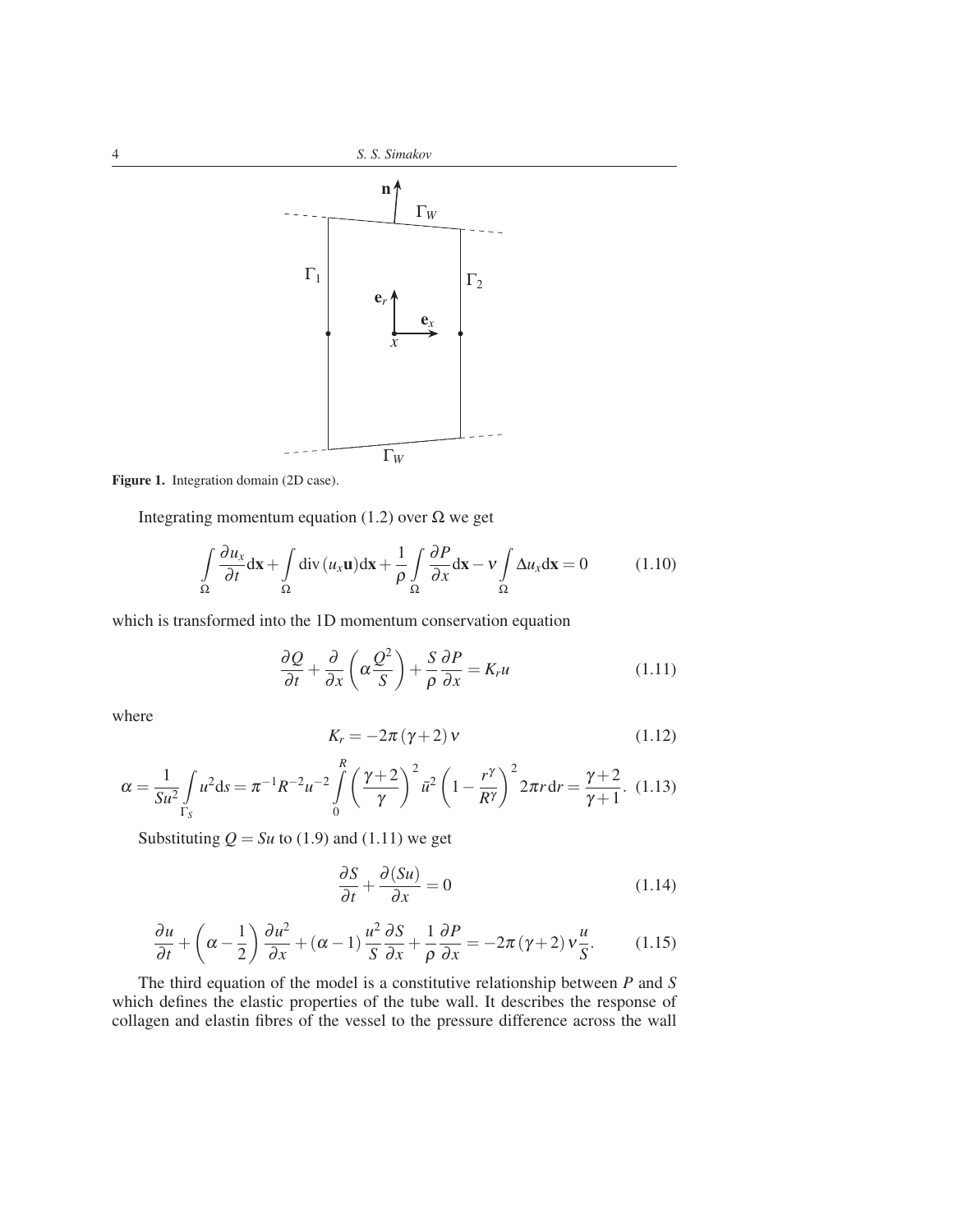(transmural pressure). This relationship is also known as the tube law. For arteries, its general form [44] is

$$
P = F(S) \tag{1.16}
$$

where *F* (*S*) is a smooth monotonic function with  $\partial F/\partial S > 0$ . Since the inverse function *S* =  $\hat{F}(P)$  exists and  $\partial \hat{F}/\partial P > 0$ , equation (1.15) transforms to

$$
\frac{\partial u}{\partial t} + \left(\alpha - \frac{1}{2}\right) \frac{\partial u^2}{\partial x} + \left(1 + (\alpha - 1)\frac{\rho u^2}{S} \frac{\partial \hat{F}}{\partial P}\right) \frac{1}{\rho} \frac{\partial P}{\partial x} = \psi \tag{1.17}
$$

where  $\psi = -2\pi (\gamma + 2) v u S^{-1}$ .

If one chooses the tube law  $F(S) = P_{ext} + \rho_w c_0^2 (e^{S/S_0 - 1} - 1)$  for  $S_0$  denoting the cross-section area under  $P = 0$  [39, 40, 44], he gets  $\hat{F} = (1 + \ln(1 + \rho_w^{-1}c_0^{-2}P))S_0$ and (1.17) transforms to

$$
\frac{\partial u}{\partial t} + \left(\alpha - \frac{1}{2}\right) \frac{\partial u^2}{\partial x} + (1 + \varepsilon) \frac{1}{\rho} \frac{\partial P}{\partial x} = \psi \tag{1.18}
$$

where

$$
\varepsilon = (\alpha - 1) \frac{\rho}{\rho_w} \frac{S_0}{S} \left(\frac{u}{c_0}\right)^2 \frac{1}{1 + \rho_w^{-1} c_0^{-2} P}.
$$
 (1.19)

We note that for any velocity profile parameter  $\gamma \geq 2$  the correction factor  $\alpha \leq$  $4/3$  in (1.11) and (1.15). The physiology of arteries gives the estimates  $\rho < \rho_w$ ,  $S > S_0$ ,  $u < 0.5$  m/s,  $c_0 > 4$  m/s which guarantee that  $\varepsilon < 5 \cdot 10^{-3}$ . Under assumption that  $\alpha$  is independent of *x* one can omit the  $\varepsilon$ -term in (1.18) and approximate (1.18) by

$$
\frac{\partial u}{\partial t} + \frac{\partial}{\partial x} \left( \left( \alpha - \frac{1}{2} \right) u^2 + \frac{P}{\rho} \right) = \psi. \tag{1.20}
$$

For a rather flat profile ( $\gamma = 9$ ,  $\alpha = 1.1$ ), the contribution of the ignored  $\varepsilon$ -term in (1.18) is less than 0.16%  $(\varepsilon < 1.6 \cdot 10^{-3})$ . Moreover, asymptotically  $\varepsilon \to 0$  as  $\alpha \rightarrow 1$  and (1.20) converges to (1.18) for almost flat profiles.

The 1D haemodynamic model  $(1.9)$ ,  $(1.11)$ ,  $(1.16)$  uses variables  $(S, Q, P)$ . In general this system is not hyperbolic. The 1D model (1.14), (1.20), (1.16) uses variables  $(S, u, P)$ . This formulation is appealing  $[5, 7, 11, 12, 28, 34, 35, 46]$  as it is hyperbolic and admits the divergent form which is useful for mathematical analysis and constructing efficient numerical methods. It is also possible to formulate a 1D haemodynamic model in (*R*,*P*) variables closed by an elastic wall model [18].

### 1.2. 1D haemodynamic model for large deep veins

The systemic and pulmonary venous flows are necessary for modelling the closedloop circulation, or global circulation, in the whole organism. The Reynolds number in veins ranges from 1 to  $10^2$ . The common approach is to use lumped compartment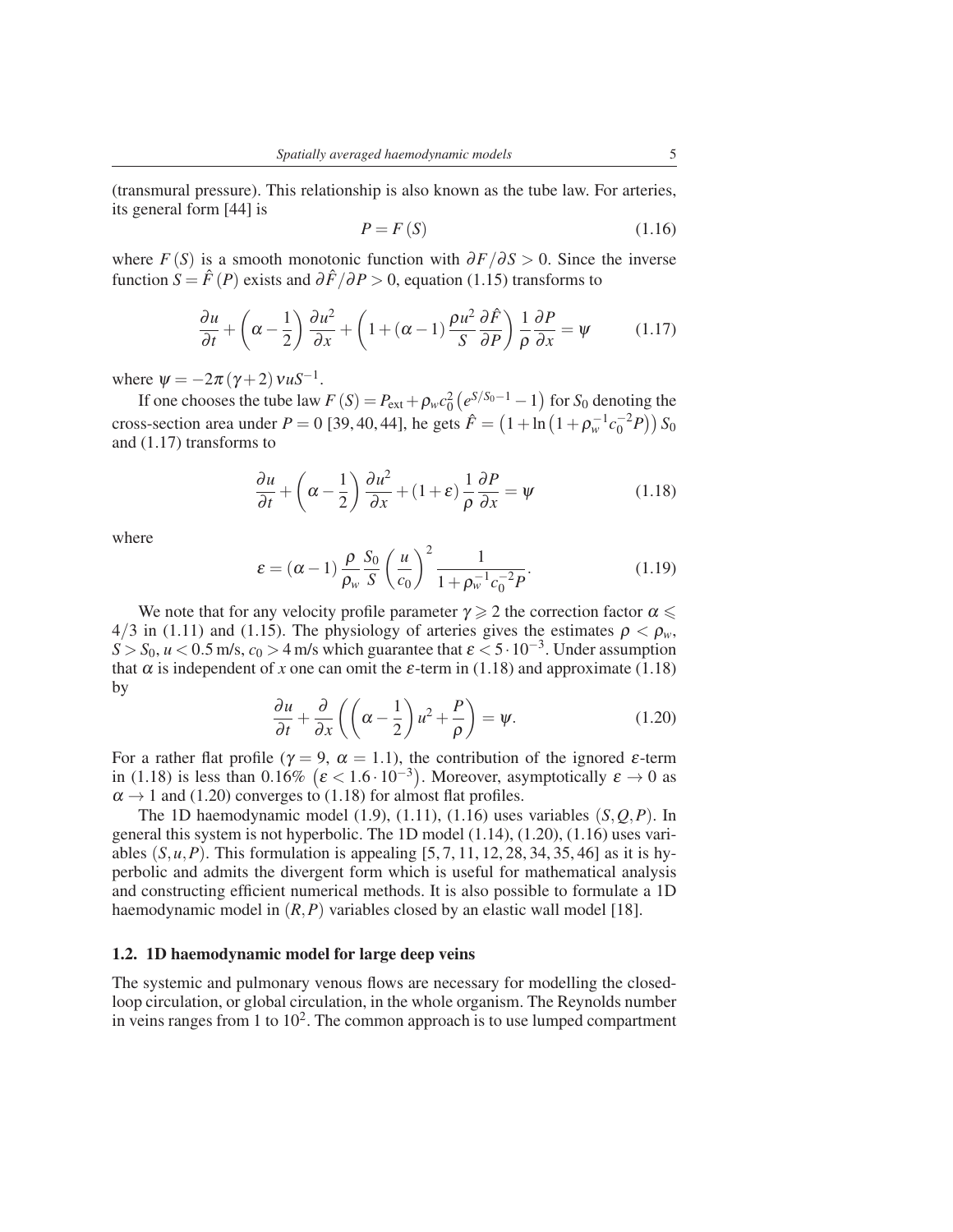models (Section 2), whereas haemodynamic 1D models are rarely used in this regard [8, 12, 28]. Usually, 1D models of venous blood flow adopt the 1D model for large arteries (Section 1.1) and modify the tube law. Such approach is valid for superficial veins as their walls have much common with arterial walls. Also, the approach is partly valid for deep veins in the standing position as they are smoothed out and their cross-section becomes circular. The cross-section of deep veins in the lateroprone position as well as other positions is elliptic or even dumbbell-shaped. Thus, the 1D haemodynamic model for large deep veins should account non-circular cross-sections.

1.2.1. Averaging in elliptic cross-section. In this section we confine ourselves by the elliptic cross-section with major and minor axes *a* and *b* which depend on *x*. The elliptic analogue of the circular profile (1.5) is

$$
\xi_{ab}(y,z) = \frac{\gamma + 2}{\gamma} \left( 1 - \left( \frac{y^2}{a^2} + \frac{z^2}{b^2} \right)^{\gamma/2} \right), \quad \frac{y^2}{a^2} + \frac{z^2}{b^2} \leq 1. \tag{1.21}
$$

Similarly to (1.5) it produces a Poiseuille-like parabolic profile for  $\gamma = 2$  and an almost flat profile for  $\gamma = 9$ :

$$
u(t, x, y, z) = \bar{u}(t)\xi_{ab}(x, y, z).
$$
 (1.22)

Integration and averaging of the Navier–Stokes equations over a slice with an elliptic cross-section produce the same mass and momentum conservation equations (1.9), (1.11) with possibly different factors  $\alpha$  and  $K_r$  as they depend on the velocity profile (1.21). Using the polar coordinates  $y = ra\cos\varphi$ ,  $z = rb\sin\varphi$  ( $0 \le r \le 1$ ,  $0 \le \varphi < 2\pi$ ) we have the same result (1.13) for the value of  $\alpha$ . The averaging of the friction term in (1.2) is modified as follows

$$
-v \int_{\Omega} \Delta u_x d\mathbf{x} = v \int_{\partial \Omega} \nabla u_x \cdot \mathbf{n} ds = v u \int_{\Gamma_W} \left( \frac{\partial \xi_{ab}}{\partial y} n_y + \frac{\partial \xi_{ab}}{\partial z} n_z \right) ds \tag{1.23}
$$

where from (1.21) we have

$$
\left. \frac{\partial \xi_{ab}}{\partial y} \right|_{y^2/a^2 + z^2/b^2 = 1} = -(\gamma + 2) \frac{y}{a^2}, \quad \left. \frac{\partial \xi_{ab}}{\partial z} \right|_{y^2/a^2 + z^2/b^2 = 1} = -(\gamma + 2) \frac{z}{b^2}
$$
(1.24)

and the outward normal to the elliptic wall is

$$
\mathbf{n} = (n_y, n_z) = \left(\frac{y}{a^2 \sqrt{\frac{y^2}{a^4} + \frac{z^2}{b^4}}}, \frac{z}{b^2 \sqrt{\frac{y^2}{a^4} + \frac{z^2}{b^4}}}\right).
$$
(1.25)

Finally we obtain

$$
K_r = -\pi v (\gamma + 2) \frac{a^2 + b^2}{ab}.
$$
 (1.26)

For circular cross-sections we have  $a = b$  and (1.26) reduces to (1.12).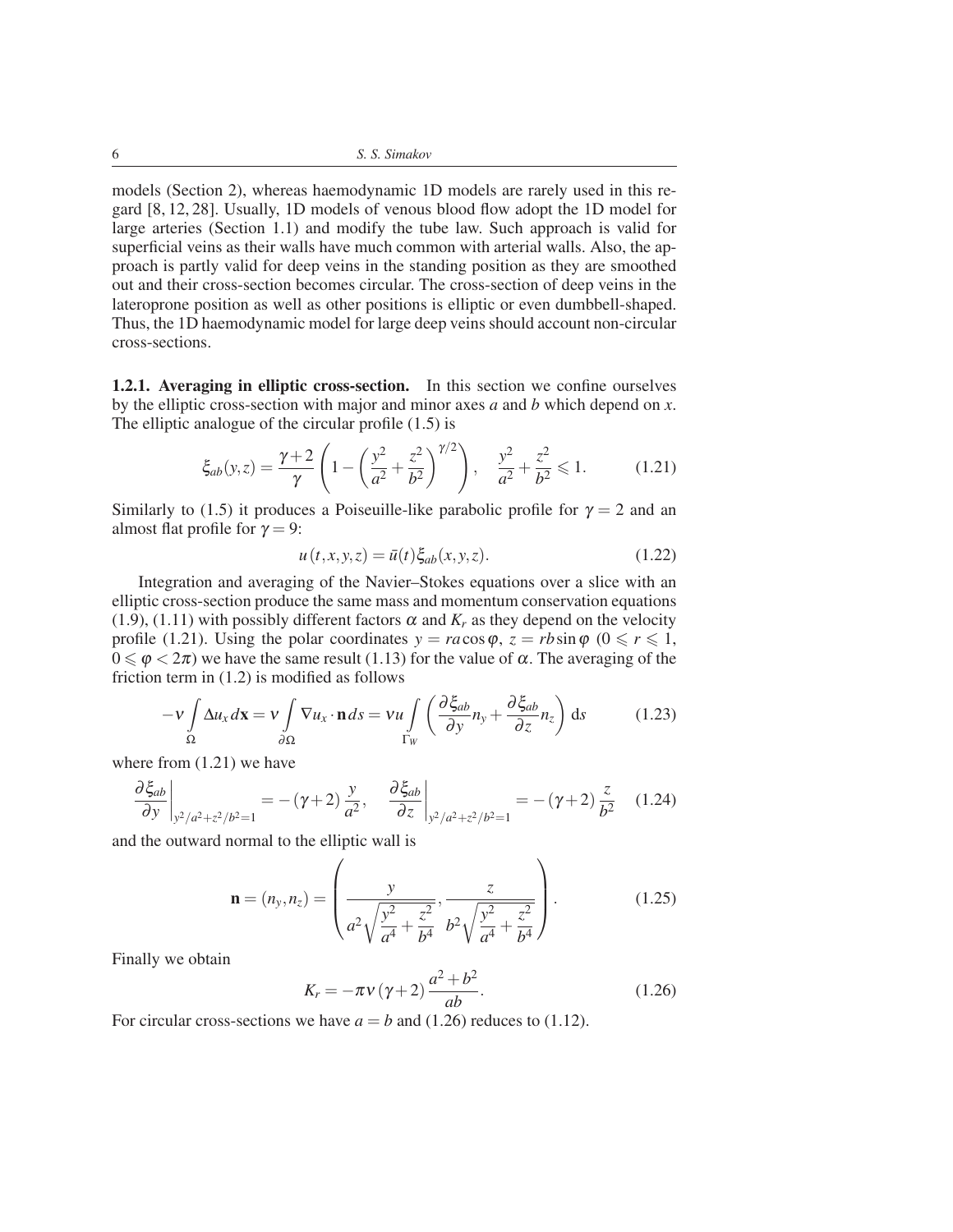# 1.2.2. Constitutive relationship for elastic tubes with elliptic cross-section.

The constitutive relationship for a tube with elliptic cross-section is different from that for a tube with circular cross-section. For an elliptic ring with major and minor axes *a* and *b*, we introduce eccentricity  $k = (1 - (b/a)^2)^{1/2}$  and wall thickness *h*. If we inflate the tube by internal pressure *P*, neglect axial effects and use the linear theory of deformations, then the strains along the major and minor axes  $\delta_a$  and  $\delta_b$ can be computed as [3]:

$$
\delta_a = \frac{C_a a^4}{D} P, \quad \delta_b = \frac{C_b a^4}{D} P \tag{1.27}
$$

where *D* is the bending stiffness, coefficients  $C_a$  and  $C_b$  are

$$
C_a = K_1 \left(\frac{b^2}{2a^2} + \frac{b}{2ka} \arcsin k\right) - \frac{1 - 3k^2 + 2k^4}{16} + \frac{b}{16ka} \arcsin k \tag{1.28}
$$

$$
C_b = \frac{K_1}{2} + \frac{3k^2 - 1}{16} + \frac{b^2 \left(8K_1 + 1 + 3k^3\right)}{32ka^2} \ln \frac{1+k}{1-k} \tag{1.29}
$$

and  $K_1$  is a constant. The tube law becomes

$$
S = \pi(a + \delta_a)(b + \delta_b) = \pi a \left( b + (a + b) \frac{C_a a^3}{D} P + \frac{C_a C_b a^7}{D^2} P^2 \right) = \hat{F}(P, a, b).
$$
\n(1.30)

The solution of (1.30) gives the pressure *P* as a function of the area *S*:

$$
P = \frac{-B + \sqrt{B^2 - 4AC}}{2A} = F(S, a, b)
$$
\n(1.31)

where  $A = \pi C_a C_b a^8 / D^2$ ,  $B = \pi (a+b) C_a a^4 / D$ ,  $C = \pi ab - S$ . We select the plus sign before the square root since the transmural pressure *P* can be either negative or positive. The values *A* and *B* are always positive, thus  $P > 0$  for  $S > \pi ab$  and  $P < 0$ for  $\pi ab-\frac{1}{4}$  $\frac{1}{4}(a+b)^2C_a/C_b < S < \pi ab$ .

We note that

$$
\frac{\partial \hat{F}}{\partial P} = \pi \frac{C_a a^4}{D} \left( a + b + \frac{C_b a^4}{D} P \right)
$$
(1.32)

is a linear function of *P*. We also note, that for elliptic cross-sections the difference *S*−*S*<sup>0</sup> may be negative and positive. Thus the error of transforming (1.17) to (1.20) may be higher in this case.

## 2. Lumped haemodynamic models

Certain processes in the cardiovascular system do not rely on spatial effects of the nonlinear pulse wave propagation. For instance, microcirculation in microvasculature, transport of oxygen, carbon dioxide, drugs and nutrients, heart chambers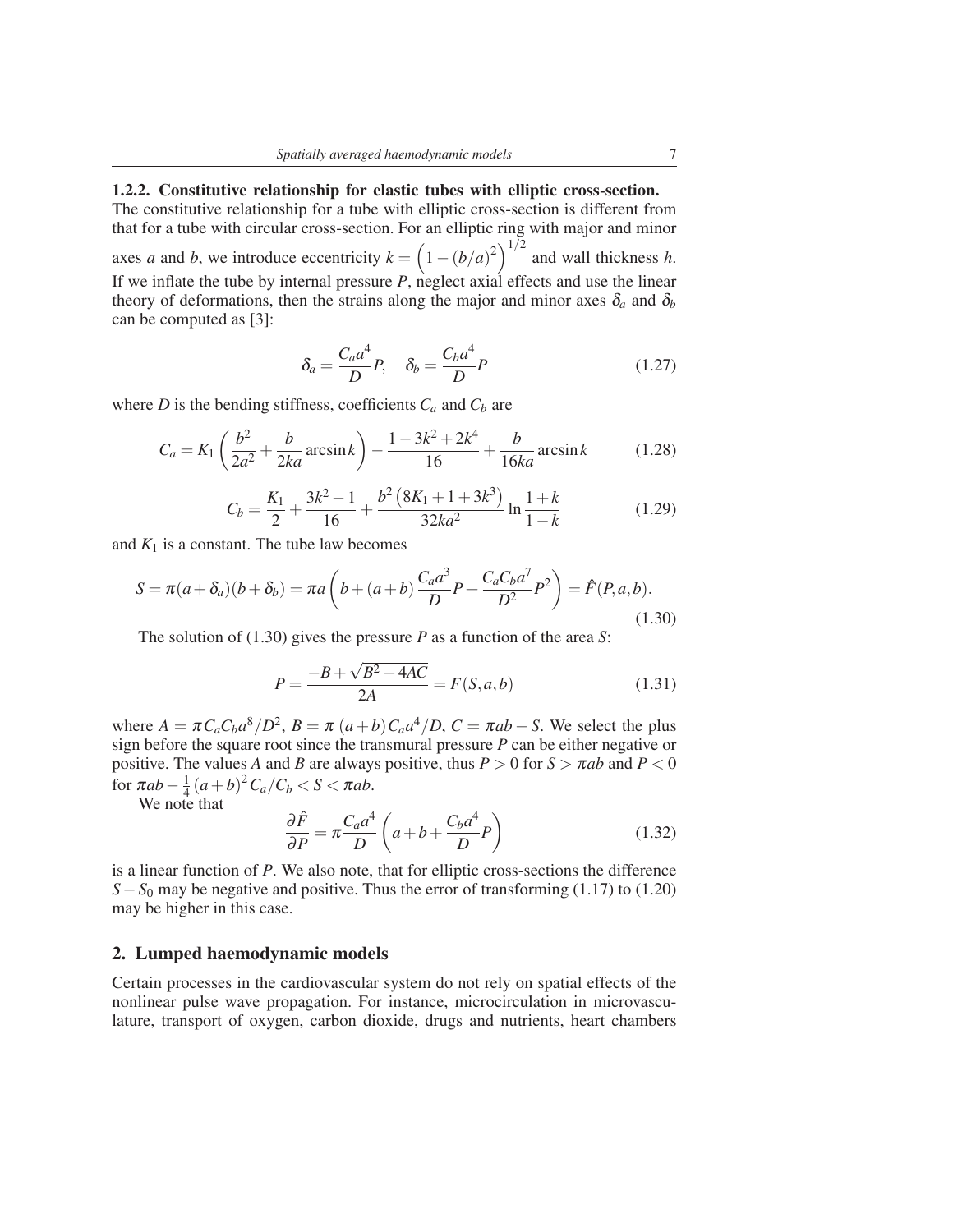function may be imitated by lumped models. The lumped models relate the averaged haemodynamic parameters: pressure, flow and volume of the blood. Dynamic lumped models account time variability of the parameters, whereas stationary models relate the time-averaged values via nonlinear algebraic equations which may also include spatial derivatives. The latter models are useful for periodic or almost periodic haemodynamic processes with short transition periods.

Derivation of lumped models may be based on different principles. Here we derive dynamic (Section 2.1) and stationary (Section 2.2) lumped models from the 1D haemodynamic models for large arteries.

# 2.1. Dynamic lumped model

We consider an elastic tube with circular cross-section and length *l* equal to its diameter. Rewriting the momentum equation (1.11), substituting the partial derivative  $\partial/\partial x$  with its finite difference discretization with mesh size  $\Delta x = l$ , we get

$$
\frac{\partial Q}{\partial t} + \frac{1}{\Delta x} \Delta (\alpha S^{-1} Q^2) + \frac{S}{\rho} \frac{\Delta P}{\Delta x} = K_r u.
$$
 (2.1)

Multiplying (2.1) by  $\rho S^{-1} \Delta x$  and neglecting the change of the kinetic energy in the short tube we can transform (2.1) to

$$
\rho S^{-1} \Delta x \frac{\partial Q}{\partial t} - \rho S^{-2} \Delta x K_r Q + \Delta P = 0. \qquad (2.2)
$$

We can rewrite (2.2) in the form

$$
\frac{\rho l^2}{V} \frac{\mathrm{d}Q}{\mathrm{d}t} - \frac{\rho l^3 K_r}{V^2} Q + \Delta P = 0 \tag{2.3}
$$

where  $V = lS$  is the volume of the domain. Since  $Q = dVdt$ , we get finally

$$
I\frac{\mathrm{d}^2 V}{\mathrm{d}t^2} + R_h \frac{\mathrm{d}V}{\mathrm{d}t} + \Delta P = 0
$$
 (2.4)

where the inertia coefficient *I* and the hydraulic resistance *R* are defined by

$$
I = \frac{\rho l^2}{V}, \qquad R_h = 2\pi v (\gamma + 2) \frac{\rho l^3}{V^2}.
$$
 (2.5)

We observe that coefficients *I* and  $R_h$  depend on the volume *V*, although in many works they are considered as constants [16, 39, 40]. Inertia effects are sometimes neglected  $(I = 0)$  [17]. It has proved that the solution by the lumped compartment approach for a vascular segment converges to the solution by 1D haemodynamic model for the same segment with the first order in space [26].

The momentum equation (2.4) may be applied to a spherical deformable element or to an arbitrary deformable convex element like a heart chamber. In the latter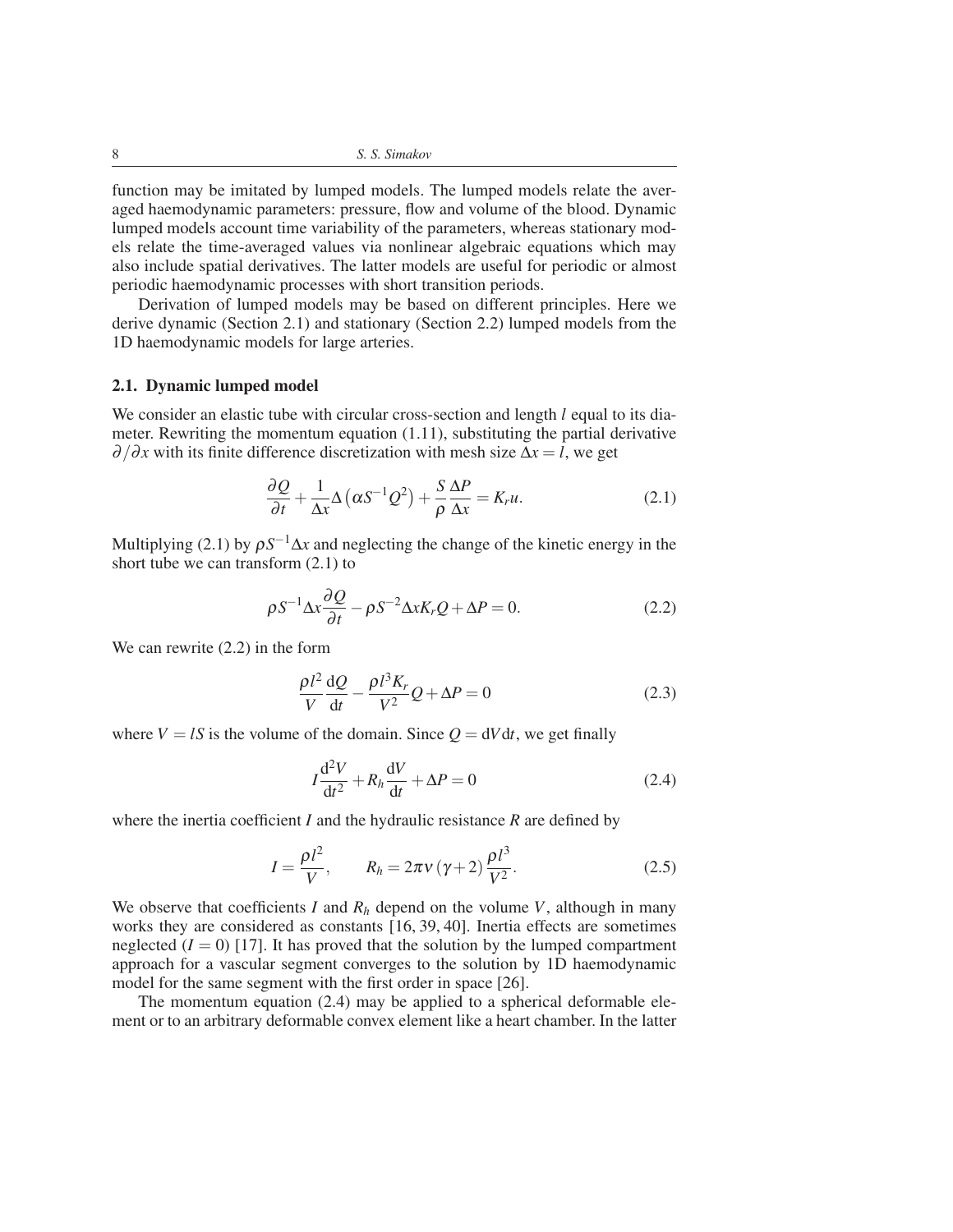$\cose \Delta P = P(V) - P_{ext} - P_{ch}$ , where  $P_{ch}$  is the pressure in the chamber, function  $P(V)$ describes an elastic response of the chamber similar to the tube law for an elastic tube. The linear elasticity model of the heart chamber implies  $P(V) = eV$ ,  $e = \text{const}$ , and  $P_{ext}(t) < 0$  describes the pressure from myocardium contractions [16, 39]. The variable elasticity model of the heart chamber assumes  $P(V) = P_0 + E(t) (V - V_0)$ ,  $P_0$  = const,  $V_0$  = const, and  $E(t)$  is effective (average) elasticity due to the actionpotential propagation through the myocardium,  $P_{ext} = 0$  [17, 38, 42, 47].

The lumped model can account nonlinear effects via *I*,  $R_h$  and  $P(V)$ . For instance, the blood rheology may be specified in  $R$  (2.5) by a non-constant viscosity  $v = v(Q)$ . Viscoelasticity of the heart chambers may be introduced as  $R_h = R_h(P)$  [24, 37, 43]. The heart rhythm variations are described by modifying  $E(t)$  [13].

The momentum equation (2.4) may be also applied to a regional network of vessels. In this case *I* is the effective inertia coefficient,  $R_h$  is the effective hydraulic resistance,  $E(t)$  is the effective elasticity. These coefficients are determined by fitting with experimental or clinical data or derived from the internal structure of the network (topological connectivity of its vessels). The latter reveals the electromechanical analogy between the lumped hydraulic compartments and electrical circuits. In this analogy the volume corresponds to the electric charge, the flow corresponds to the electric current, the inertia coefficient corresponds to the inductance, the hydraulic resistance corresponds to the electric resistance, the stiffness coefficient  $e^{-1}$  corresponds to the capacity, the pressure corresponds to the electrical voltage [40]. The connection of several lumped hydraulic compartments is performed similarly to connections of elements of electrical circuits via the Kirchhoff's laws.

### 2.2. Stationary lumped model

The flow of viscous fluid is stationary in a tube with small diameter *d* and length ∆*x*. The Reynolds number lies in the range from  $10^{-3}$  to 1, and one can neglect the flow acceleration  $\partial Q/\partial t \approx 0$  and the change of the kinetic energy  $\partial (\alpha Q^2/S)/\partial x \approx 0$  in order to derive from (2.1):

$$
\frac{S}{\rho} \frac{\Delta P}{\Delta x} = K_r u \tag{2.6}
$$

or, equivalently,

$$
\Delta P = R_h Q, \qquad R_h = 2\mu (\gamma + 2) \pi^{-1} d^{-4} \Delta x \tag{2.7}
$$

where  $R_h$  is the hydraulic resistance,  $\mu = v\rho$  is the dynamic viscosity. For the parabolic profile ( $\gamma = 2$  in (1.5)) we obtain the Poiseuille pressure drop condition. Model (2.7) considers microvasculature (arterioles, capillaries and venules) as a stationary lumped compartment. The microvessels are connected via the mass conservation condition at each junction point

$$
\sum Q = 0. \tag{2.8}
$$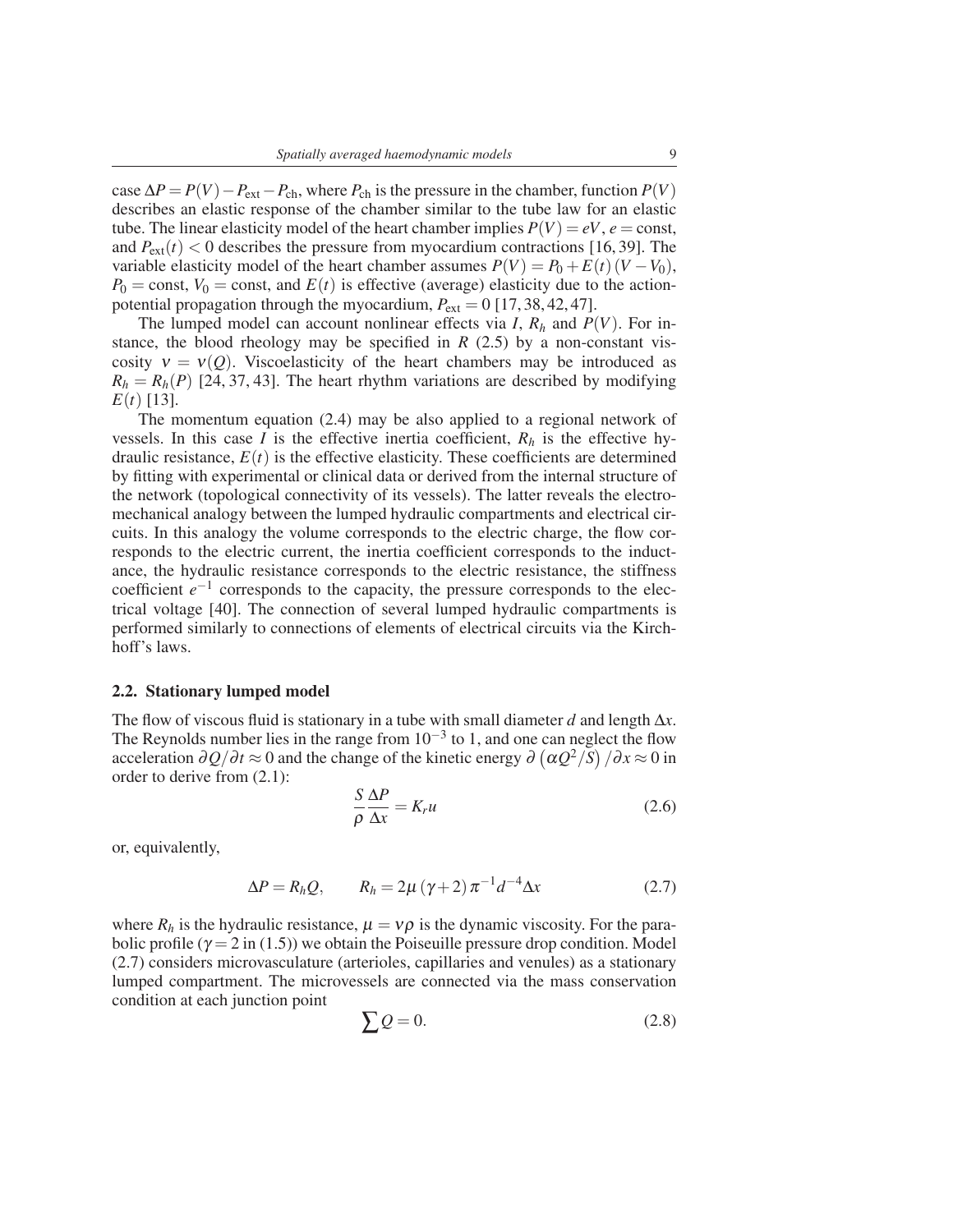Numerical models of blood flow in microvasculature based on (2.7), (2.8) are computationally expensive due to the nonlinear blood rheology and complex topological structure with  $\sim 10^5$  microvessels per 1 cm<sup>3</sup> of the tissue. The models require solving systems of nonlinear algebraic equations.

The rheological properties of the blood are primary determined by the plasma viscosity, the volume fraction of the red blood cells (RBCs) (hematocrit), the RBC rheology, the RBC membrane elasticity, and interaction of RBCs. For various mathematical descriptions of the blood rheology we refer to [4, 29, 32, 33]. One possible way to account it is to define the hydraulic resistance as [40, 45]:

$$
R_h = \frac{\pi \varkappa_1 d^4}{8\mu \Delta x} \left(1 + \varkappa_2 Q^2\right) \tag{2.9}
$$

with the predefined constants  $\varkappa_1$  and  $\varkappa_2$ .

The topological structure of microvasculature may be recovered from highresolution microcomputed tomography images [41]. A physiologically correct 3D structure may be imitated via a direct force repulsion–attraction nonlinear model [14]. Such structures are used in simulation of the transport of oxygen, drugs and other substances in spatially anisotropic models of the tumour growth [22] and the tissue perfusion.

# 3. Discussion

In the present paper we considered reduction of the Navier–Stokes equations to the 1D models of blood flow in arteries and veins, to the lumped dynamic compartment of regional arterial networks and heart chambers, and to the stationary compartment of microcirculation. We examined the limitations of the usage of variables (*S*, *u*, *P*) in the 1D models of arterial and venous flows. For tubes with elliptic cross-section, the analytic tube law was proposed. The relation between the lumped models parameters and mechanical and geometrical properties of the simulated structures was revealed. Boundary conditions for 1D haemodynamic models were not discussed in this paper, the interested reader is referred to [4, 20, 45].

Approximation (1.20) of (1.11) is based on small  $\varepsilon$  in (1.18). We neglected the nonlinear term proportional to  $(\varepsilon/\rho)\partial P/\partial x$  which may be large in some pathological conditions and may be important for a strict mathematical analysis of (1.9), (1.11). The exponential and the other analytic tube laws (their overview is given in [44]) provide bounded derivatives  $\frac{\partial \hat{F}}{\partial P}$  in the neighbourhood of *S*<sub>0</sub>, however, for veins we have linear dependence on *P*,  $\partial \hat{F}/\partial P = O(P)$ , and the thick wall approximation gives even sharper increase of ∂*F*ˆ/∂*P* [21]. Therefore, simplification of (1.17) is valid for arteries whereas for veins it is valid just partly. Next, the formal asymptotics of (1.18) for  $\gamma \rightarrow \infty$  results in the infinite viscosity term  $\psi$  in (1.11) or (1.20) since it is proportional to  $\gamma$ . Thus the profile parameterization (1.5) is not suitable for such analysis. The other options for profile description are the power law profile and the Stokes layer [46]. Moreover, the actual velocity profile is not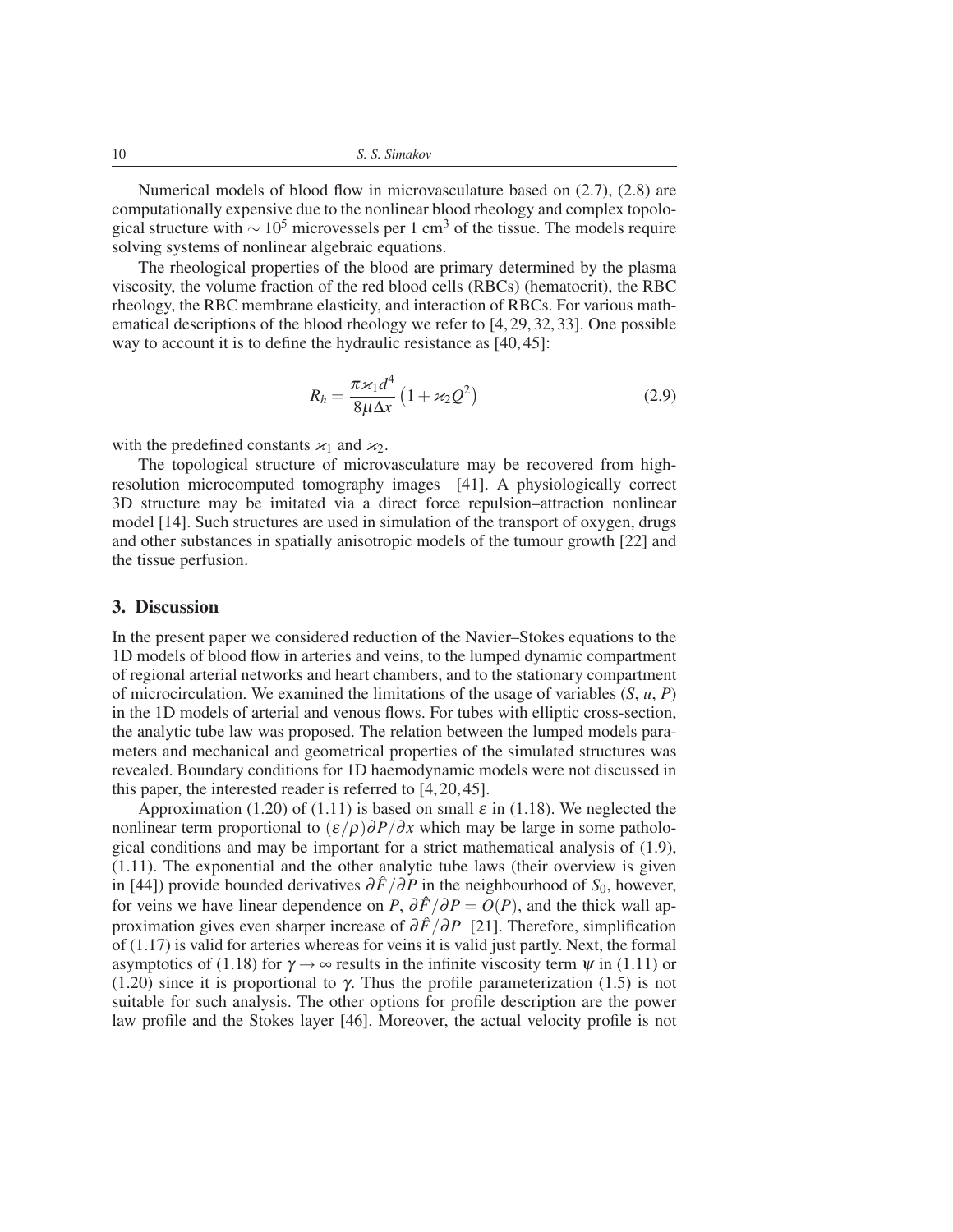constant in time that makes  $\alpha$  to be a time-dependent function [30, 31]. The viscosity dependence on the flow velocity is typical for the venous and lymph flows [27]. Some approaches use more complicated Oldroyd viscoelastic fluid model [19].

Different physiological features of blood flows are not considered in this work. Accounting the arterial autoregulation, the heart and venous valves function, atherosclerotic plaques and endovascular implants modifies the considered 1D blood flow model [45].

# References

- 1. M. V. Abakumov, K. V. Gavrilyuk, N. B. Esikova, A. V. Lukshin, S. I. Mukhin, N. V. Sosnin, V. F. Tishkin, and A. P. Favorskii, Mathematical model of the hemodynamics of the cardio-vascular system, *Diff. Equations* 33 (1997), No. 7, 895–901.
- 2. D. Amadori, S. Ferrari, and L. Formaggia, Derivation and analysis of a fluid-dynamical model in thin and long elastic vessels. *Networks & Heterogeneous Media* 2 (2007), No. 1, 99–125.
- 3. R. T. Avery and G. A. Tidrick, Elliptical vacuum chamber stress and deflections. *IEEE Trans. Nuclear Science* 16 (1969), No. 3, 952–953.
- 4. N. Bessonov, A. Sequeira, S. Simakov, Yu. Vassilevski, and V. Volpert, Methods of blood flow modelling. *Math. Modelling Natur. Phenomena* 11 (2016), No. 1, 1–25.
- 5. E. Boileau, P. Nithiarasu, P. J. Blanco, L. O. Muller, F. E. Fossan, L. R. Hellevik, W. P. Don- ¨ ders, W. Huberts, M. Willemet, and J. Alastruey, A benchmark study of numerical schemes for one-dimensional arterial blood flow modelling. *Int. J. Numer. Meth. Biomed. Engrg.* 31 (2015), e02732.
- 6. A. G. Borzov, S. I. Mukhin, and N. V. Sosnin, Conservative schemes of matter transport in a system of vessels closed by the heart, *Diff. Equations* 48 (2012), No. 7, 919–928.
- 7. A. G. Borzov, S. I. Mukhin, and N. V. Sosnin, Conservative algorithm of substance transport over a closed graph of cardiovascular system. *Russ. J. Numer. Anal. Math. Modelling* 27 (2013), No. 5, 413–429.
- 8. A. Ya. Bunicheva, S. I. Mukhin, N. V. Sosnin, and A. B. Khrulenko, Mathematical modeling of quasionedimensional hemodynamics. *Comput. Math. & Math. Phys.* 55 (2015), No. 8, 1381– 1392.
- 9. S. Čanić and E. H. Kim, Mathematical analysis of the quasilinear effects in a hyperbolic model blood flow through compliant axi-symmetric vessels. *Math. Meth. Appl. Sci.* 26 (2003), 1161– 1186.
- 10. L. G. Fernandes, P. R. Trenhago, R. A. Feijoo, and P. J. Blanco, Integrated cardiorespiratory ´ system model with short timescale control mechanisms, *Int. J. Numer. Meth. Biomed. Engrg.* (2019), e3332.
- 11. L. Formaggia, A. Quarteroni, and A. Veneziani, *Cardiovascular Mathematics: Modeling and Simulation of the Circulatory System, Vol. 1*. Springer, Heidelberg, 2009.
- 12. T. Gamilov, Y. Ivanov, Ph. Kopylov, S. Simakov, and Y. Vassilevski, Patient specific haemodynamic modeling after occlusion treatment in leg. *Math. Modeling Natur. Phenomena* 9 (2014), No. 6, 85–97.
- 13. T. Gamilov, Ph. Kopylov, M. Serova, R. Syunayaev, A. Pikunov, S. Belova, F. Liang, J. Alastruey, and S. Simakov, Computational analysis of coronary blood flow: the role of asynchronous pacing and arrhythmias. *Mathematics* 8 (2020), No. 8, 1205.
- 14. N. O. Gorodnova, A. V. Kolobov, O. A. Mynbaev, S. S. Simakov, Mathematical modeling of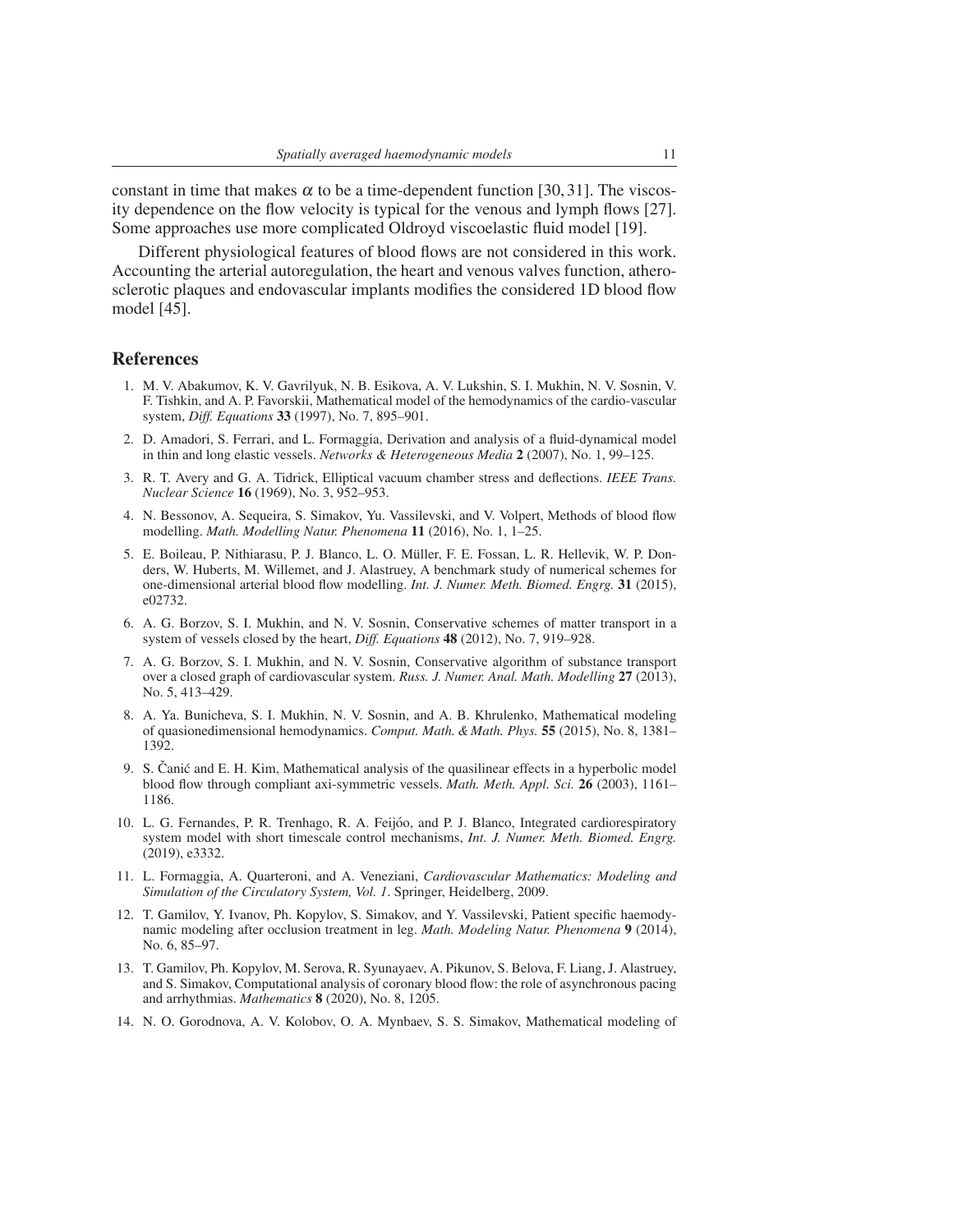blood flow alteration in microcirculatory network due to angiogenesis. *Lobachevskii J. Math.* 37 (2016), No. 5, 541–549.

- 15. R. Juodagalvyte, G. Panasenko, and K. Pileckas, Time periodic NavierStokes equations in a thin ˙ tube structure. *Boundary Value Problems* (2020), No. 2020, 28.
- 16. A. S. Kholodov, Some dynamical models of multi-dimensional problems of respiratory and circulatory systems including their interaction and matter transport. In: *Computer Models and Medicine Progress*. Nauka, Moscow, 2001, 127–163 (in Russian).
- 17. T. Korakianitis and Y. Shi, Numerical simulation of cardiovascular dynamics with healthy and diseased heart valves. *J. Biomechanics* 39 (2006), No. 11, 1964–1982.
- 18. V. A. Kozlov and S. A. Nazarov, Asymptotic models of the blood flow in arteries and veins. *J. Math. Sci.* 194 (2013), No. 1, 44–57.
- 19. V. A. Kozlov and S. A. Nazarov, One-dimensional model of viscoelastic blood flow through a thin elastic vessel. *J. Math. Sci.* 207 (2015), No. 2, 249–269.
- 20. V. A. Kozlov and S. A. Nazarov, A one-dimensional model of flow in a junction of thin channels, including arterial trees. *Sbornik: Mathematics* 208 (2017), No. 8, 1138–1186.
- 21. P. Kozlovsky, U. Zaretsky, A. J. Jaffa, and D. Elad, General tube law for collapsible thin and thick-wall tubes, *J. Biomechanics* 47 (2014), No. 10, 2378–2384.
- 22. M. B. Kuznetsov, N. O. Gorodnova, S. S. Simakov, and A. V. Kolobov, Multiscale modeling of angiogenic tumor growth, progression, and therapy, *Biophysics* 61 (2016), No. 6, 1042-1051.
- 23. F. Liang and H. Liu, A closed-loop lumped parameter computational model for human cardiovascular system. *JSME Int. J., Series C: Mechanical Systems, Machine Elements and Manufacturing* 48 (2006), No. 4, 484–493.
- 24. F. Liang, S. Takagi, R. Himeno, and H. Liu, Multi-scale modeling of the human cardiovascular system with applications to aortic valvular and arterial stenoses. *Medical & Biological Engrg. & Computing* 47 (2009), 743–755.
- 25. A. Lozovskiy, M. Olshanskii, and Y. Vassilevski, Analysis and assessment of a monolithic FSI finite element method. *Computers & Fluids* 179 (2019), 277–288.
- 26. V. Milisic and A. Quarteroni, Analysis of lumped parameter models for blood flow simulations and their relation with 1D models. *ESAIM: Mathematical Modelling and Numerical Analysis* 38 (2004), No. 4, 613–632.
- 27. A. S. Mozokhina and S. I. Muhin, Quasi-one-dimensional flow of a fluid with anisotropic viscosity in a pulsating vessel. *Diff. Equations* 54 (2018), No. 7, 956-962.
- 28. L. O. Müller and E. Toro, A global multiscale mathematical model for the human circulation with emphasis on the venous system. *Int. J. Numer. Meth. Biomed. Engrg.* 30 (2014), No. 7, 681–725.
- 29. A. S. Popel and P. C. Johnson, Microcirculation and hemorheology. *Ann. Rev. Fluid Mechanics* 37 (2005), 43–69.
- 30. I. Sazonov, S.-Y. Yeo, R. L. T. Bevan, P. Nithiarasu, R. van Loon, and X. Xie, A robust subjectspecific modelling pipeline for arterial blood flow dynamics — a review. *Int. J. Numer. Meth. Biomed. Engrg.* 27 (2011), No. 8, 1167–1184.
- 31. I. Sazonov and P. Nithiarasu, A novel, FFT-based one-dimensional blood flow solution method for arterial network. *Biomechanics and Modelling in Mechanobilogy* 18 (2019), 1311–1334.
- 32. T. W. Secomb, Hemodynamics. *Comprehensive Physiology* 6 (2016), No. 2, 975–1003.
- 33. T. W. Secomb, Blood flow in the microcirculation. *Ann. Rev. Fluid Mechanics* 49 (2017), 443– 461.